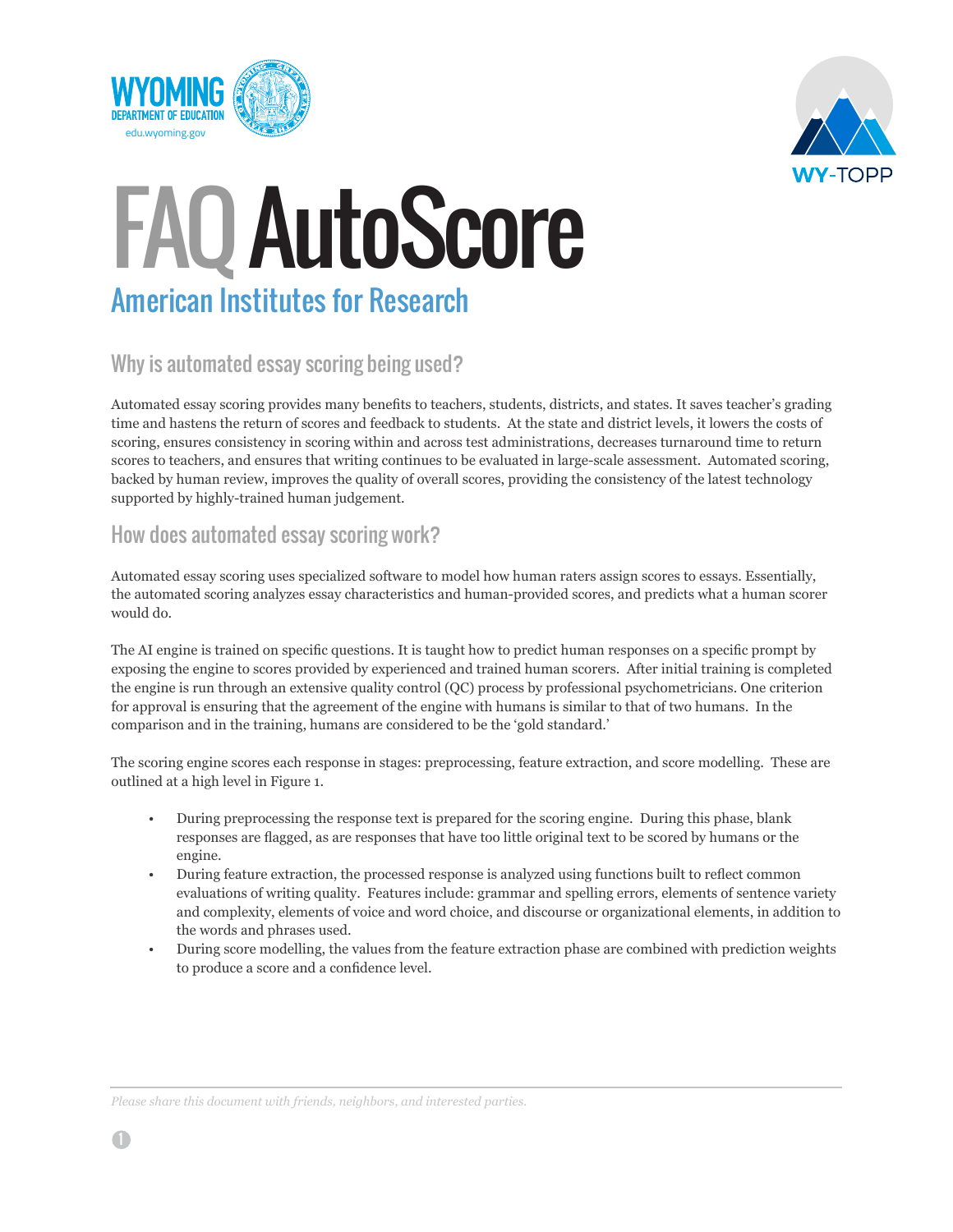

Figure 1. Automated Essay Scoring Process Flow



### What is the overall scoring process?

When a test is submitted, responses requiring hand scoring are routed to the scoring engine. Once in the scoring engine, it follows a multi-stage process. The steps of this process are conducted separately for each rubric dimension and are illustrated in Figure 2 below.

## Figure 2. AutoScore Process



The first stage of the process evaluates the response to determine whether it meets the criteria for a 'No Response,' 'Not Enough Data', 'Duplicate Text', or 'Prompt Copy Match' condition code. If it meets any of these criteria, then the appropriate code is stored in a database and a score of zero is assigned.

If the response is not assigned a condition code via the first process, then it is routed to the following stages: the engine for assigning non-specific codes, the essay scoring engine, and an outlier engine. The results of each of these stages are then submitted to a decision model, which uses a statistical process to determine whether the response should receive a 'non-specific' condition code and score of zero (0) or a valid score based on the item's rubric and confidence level, the measure of how sure the machine is that the score is assigned is correct. The confidence level is based on two factors: how close a score is predicted to be to the line between two adjacent scores; and, whether the essay seems dissimilar to the essays seen in the training set.

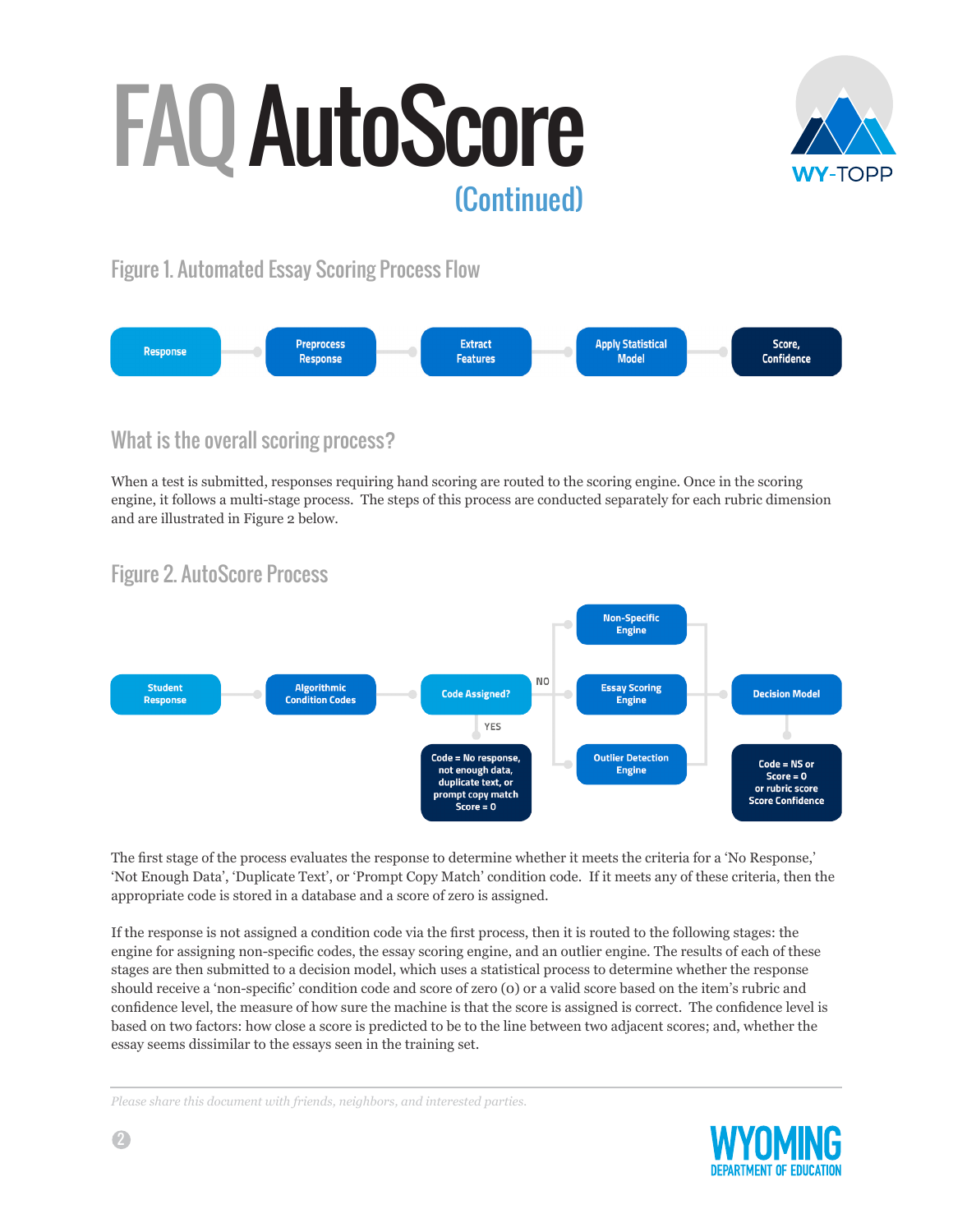

#### How are condition codes assigned?

A condition code is a description given to a student response which did not successfully pass one of several filters. The filters examine each student response for length, extent of copy and language from the passage, duplicate text in the response, or how the student response relates to the prompt. The table below provides a description of each condition code.

### Table 1. Condition Codes, Descriptions

| <b>Condition Code</b> | <b>Description</b>                                                                                                                                |
|-----------------------|---------------------------------------------------------------------------------------------------------------------------------------------------|
| No Response           | The response was empty or consisted only of white space<br>(space characters, tab characters, return characters).                                 |
| Not Enough Data       | The response has too few words to be considered a valid<br>attempt at the prompt.                                                                 |
| Duplicate Text        | The response contains a significant amount of duplicate<br>or repeated text.                                                                      |
| Prompt Copy Match     | The response consists primarily of text from the passage<br>or prompt.                                                                            |
| Non Specific          | The response displays characteristics of condition codes<br>assigned by humans that are do not fall under the other<br>condition code categories. |

#### I disagree with the condition code assigned to the response. What should I do?

The scoring process for the Interim and Summative Assessments is not perfect; the engine models human judgement, which can have errors and be influenced by multiple factors. Humans tend to agree with each other 60-70 percent of the time on scores and 80-95 percent of the time on condition codes. As part of the engine training process, the human to engine match must be similar.

Here are some steps you can take when you observe a condition code with which you disagree on the Interim Assessment:

- 1. Review the condition code and description available in this FAQ.
- 2. Review the response relative to the code description to see whether the condition code assignment is reasonable.

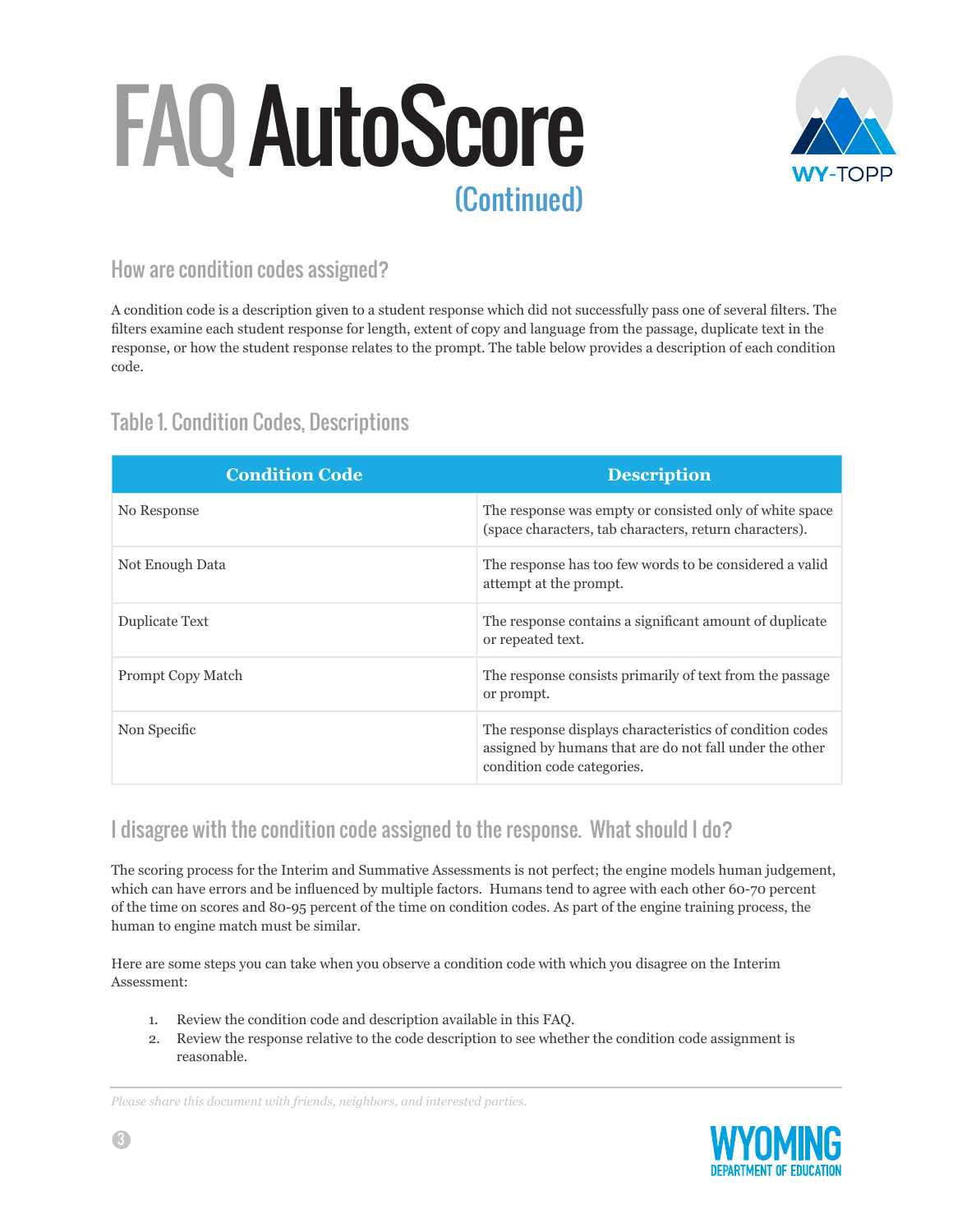

3. If you feel the condition code is not reasonable, then please let us know by contacting the Help Desk. We will review your comment, the response, and the score.

#### How does the scoring process differ between scoring the interim and summative writing prompts?

The same engine is used in interim and summative scoring of the writing prompts. However, there are other differences in the scoring process.

In summative scoring, the engine is tuned specifically to model the human scores on the writing prompts appearing in that assessment. The responses that the engine deems it cannot score with confidence are routed for expert human scoring. Responses receiving the "Non Specific" code, are routed for human scoring as well. Finally, approximately 15% of responses in Wyoming will also receive a human score, often referred to as a read-behind. In practice, the proportion of responses routed for human scoring ranges between 20 and 40%.

In interim scoring, the engine is also tuned to model human scores on writing prompts appearing in the assessment. However, scores are not automatically routed for evaluation by trained raters. This approach allows the state to offer automated writing evaluation to teachers and students without the expense of professional human scoring.

#### I disagree with the score assigned to the response on the Interim Assessment. What should I do?

The essay scoring is modeled after human-assigned scores, and humans often do not agree with one another on the same score. This is because the evaluation of writing involves nuance, the relative prioritization of some aspects of writing over others, and the ways in which student's writing can be quite variable. Thus, two experienced and trained scorers may assign similar but not the same scores to a response. In many scoring situations, two experienced and trained human raters will exactly agree on a score about 60-70% of the time, and disagree the remaining 30-40% of the time. Two human scorers are almost always within one point of each other, and the engine is as well.

Here are some steps you can take when you observe results with which you disagree on the Interim Assessment:

- 1. Review the response relative to the rubric to see whether the assignment is reasonable. Consider whether another teacher might give a slightly higher and lower score using another way of viewing the essay.
- 2. If you feel the score is not reasonable, then please let us know by contacting the Help Desk. We will review your comment, the response, and the score.